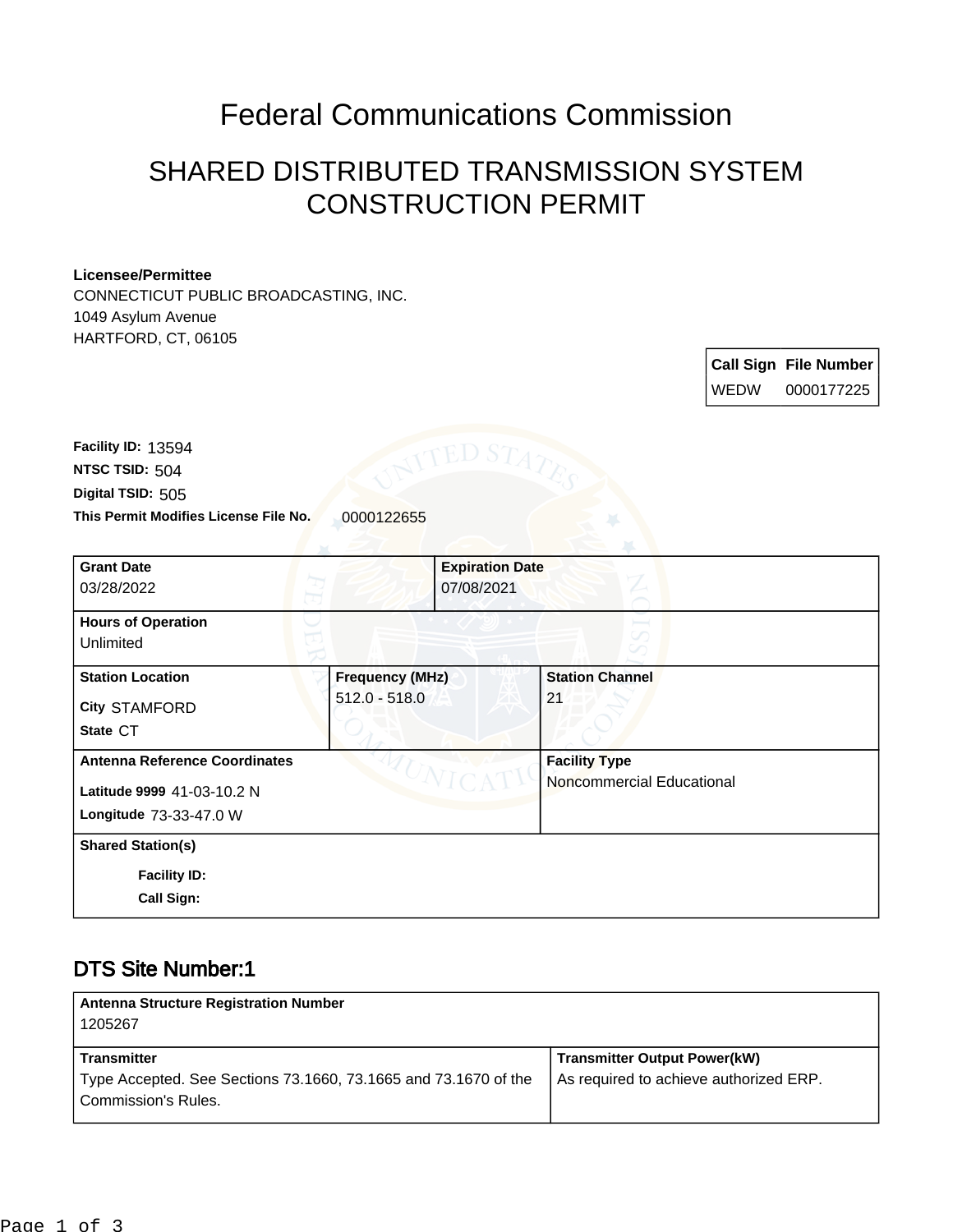| <b>Antenna Coordinates</b>                                      | <b>Antenna Type</b>                               |
|-----------------------------------------------------------------|---------------------------------------------------|
| Latitude 41-16-44.3 N                                           | Directional                                       |
| Longitude 73-11-6.4 W                                           |                                                   |
| <b>Description of Antenna</b>                                   |                                                   |
| Make ATC                                                        |                                                   |
| Model ATC-BCE618C3RS-V1-21                                      |                                                   |
| Antenna Beam Tilt (Degrees Electrical)                          | Antenna Beam Tilt (Degrees Mechanical @           |
| 1.50                                                            | <b>Degrees Azimuth)</b>                           |
|                                                                 | Not Applicable                                    |
| <b>Major Lobe Directions</b>                                    | <b>Maximum Effective Radiated Power (Average)</b> |
| 98.0 358.0                                                      | 200 kW                                            |
|                                                                 | 23.01 DBK                                         |
| <b>Height of Radiated Center Above Ground (Meters)</b>          | <b>Height of Radiated Center Above Mean Sea</b>   |
| 145                                                             | Level (Meters)                                    |
|                                                                 | 303.5                                             |
| <b>Height of Radiated Center Above Average Terrain (Meters)</b> | <b>Overall Height of Antenna Structure Above</b>  |
| 219                                                             | <b>Ground (Meters)</b>                            |
|                                                                 | See the registration for this antenna structure.  |

# DTS Site Number:2

| <b>Antenna Structure Registration Number</b><br>1007048                                                      |                                                                                      |
|--------------------------------------------------------------------------------------------------------------|--------------------------------------------------------------------------------------|
| <b>Transmitter</b><br>Type Accepted. See Sections 73.1660, 73.1665 and 73.1670 of the<br>Commission's Rules. | <b>Transmitter Output Power(kW)</b><br>As required to achieve authorized ERP.        |
| <b>Antenna Coordinates</b><br>AMUNIC<br>Latitude 40-44-54.0 N<br>Longitude 73-59-9.0 W                       | <b>Antenna Type</b><br><b>Directional</b>                                            |
| <b>Description of Antenna</b><br>Make DIE<br>Model TFU-12EST/VP-R 3S180                                      |                                                                                      |
| Antenna Beam Tilt (Degrees Electrical)<br>2.8                                                                | Antenna Beam Tilt (Degrees Mechanical @<br><b>Degrees Azimuth)</b><br>Not Applicable |
| <b>Major Lobe Directions</b><br>20.0 70.0                                                                    | <b>Maximum Effective Radiated Power (Average)</b><br>175 kW<br>22.43 DBK             |
| <b>Height of Radiated Center Above Ground (Meters)</b><br>436.5                                              | <b>Height of Radiated Center Above Mean Sea</b><br>Level (Meters)<br>452.0           |